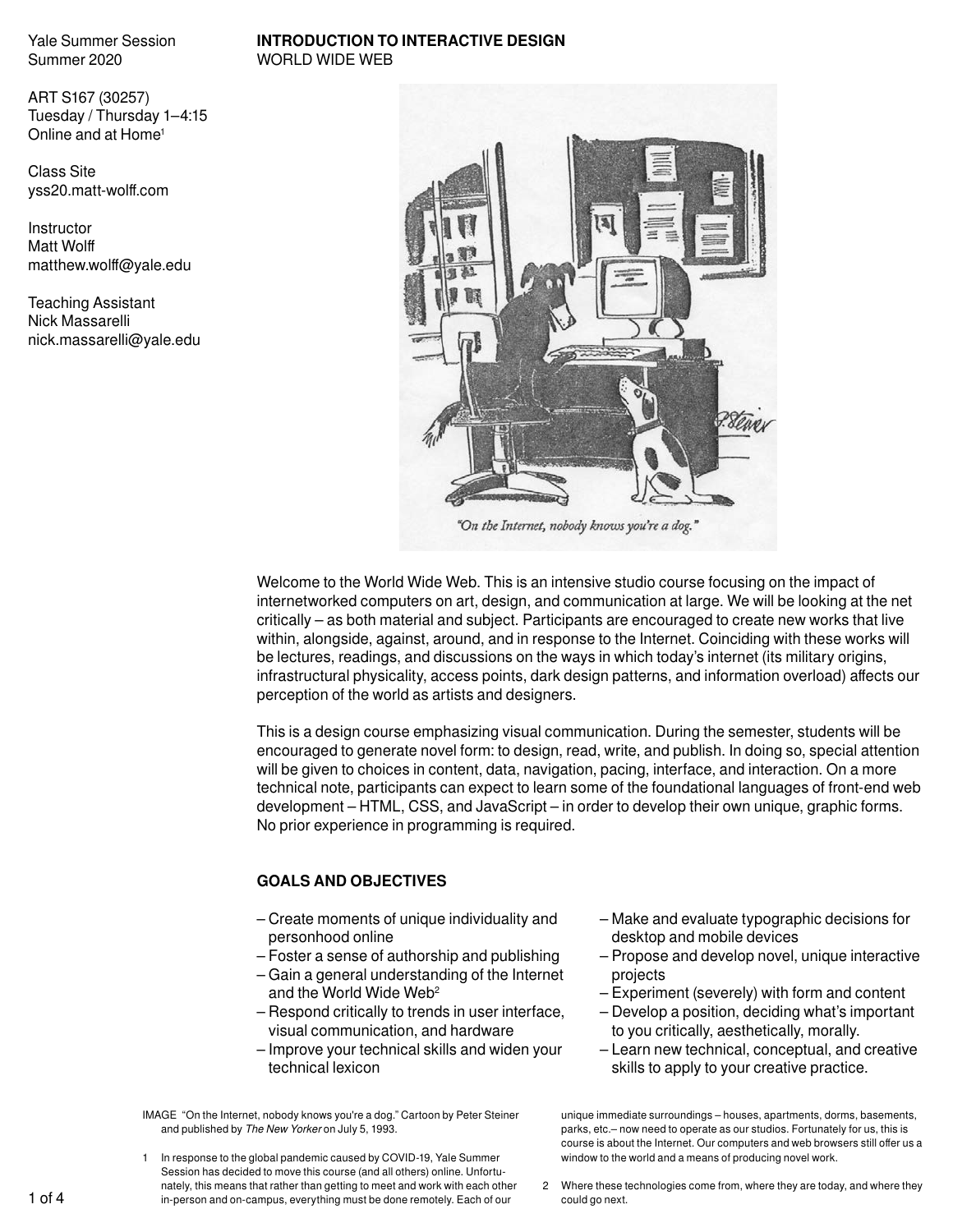ART S167 (30257) Tuesday / Thursday 1–4:15 Online and at Home

Class Site yss20.matt-wolff.com

**Instructor** Matt Wolff matthew.wolff@yale.edu

Teaching Assistant Nick Massarelli nick.massarelli@yale.edu

#### **INTRODUCTION TO INTERACTIVE DESIGN**  WORLD WIDE WEB

### **EVALUATION**

- Originality: Point of view, content, authorship
- Formal Approach and Typography
- Execution of technical skills
- Giving your idea a chance
- Strangeness

You will be evaluated according to your overall engagement in the course and the work you produce therein. Active participation during the semester will also be taken in account.

Please note: The focus of this class is not the invention of useful products, but rather the invention of useful techniques and approaches.

## **GRADING CRITERIA**

70% … Final Project 10% … Exercises 10% … Reading responses 10% … Participation: feedback, diligence, and attitude

You may revise or update your work at any time until the end of the course. "Final work" will be considered as whatever lives on your individual class website as of Sunday, August 2nd.

# **MATERIALS**

We will be doing quite a lot of work on our computers (Zoom Meetings, web development, debugging, etc.). Be sure you have access to a reliable network connection and a fully-charged machine for the full duration of the course.

Students are responsible for their own files, making sure to always save and back them up in some way. We will discuss some options for this, but note: it's important to back up files often.

For editing and updating code, students should download any reliable code editor:

- Atom
- Brackets
- Visual Studio Code
- Sublime Text

For image-making and sketching: Adobe Photoshop, Illustrator, and InDesign are standard tools available on most Yale computers. Other good digital-image making tools include a phone, digital camera, scanner, screen capture, etc. Sometimes writing can prove to be an incredibly useful method for sketching or working through ideas. At the very least, there's almost always a pen and a piece of paper somewhere nearby.

## **ATTENDANCE POLICY**

Attendance to all class meetings is mandatory. You should make an effort to attend each class. Absence without a valid medical reason will be taken as an unexcused absence. The accumulation of three unexcused absences, will result in a failing grade for the course. In addition to attendance, you should aim to consistently arrive on time. Repeated tardiness with no excuse will count towards one or more absences.

To excuse an absence, you must have provided advanced notice with a valid excuse (illness, emergency, etc.). It will be your responsibility to catch up on missed work.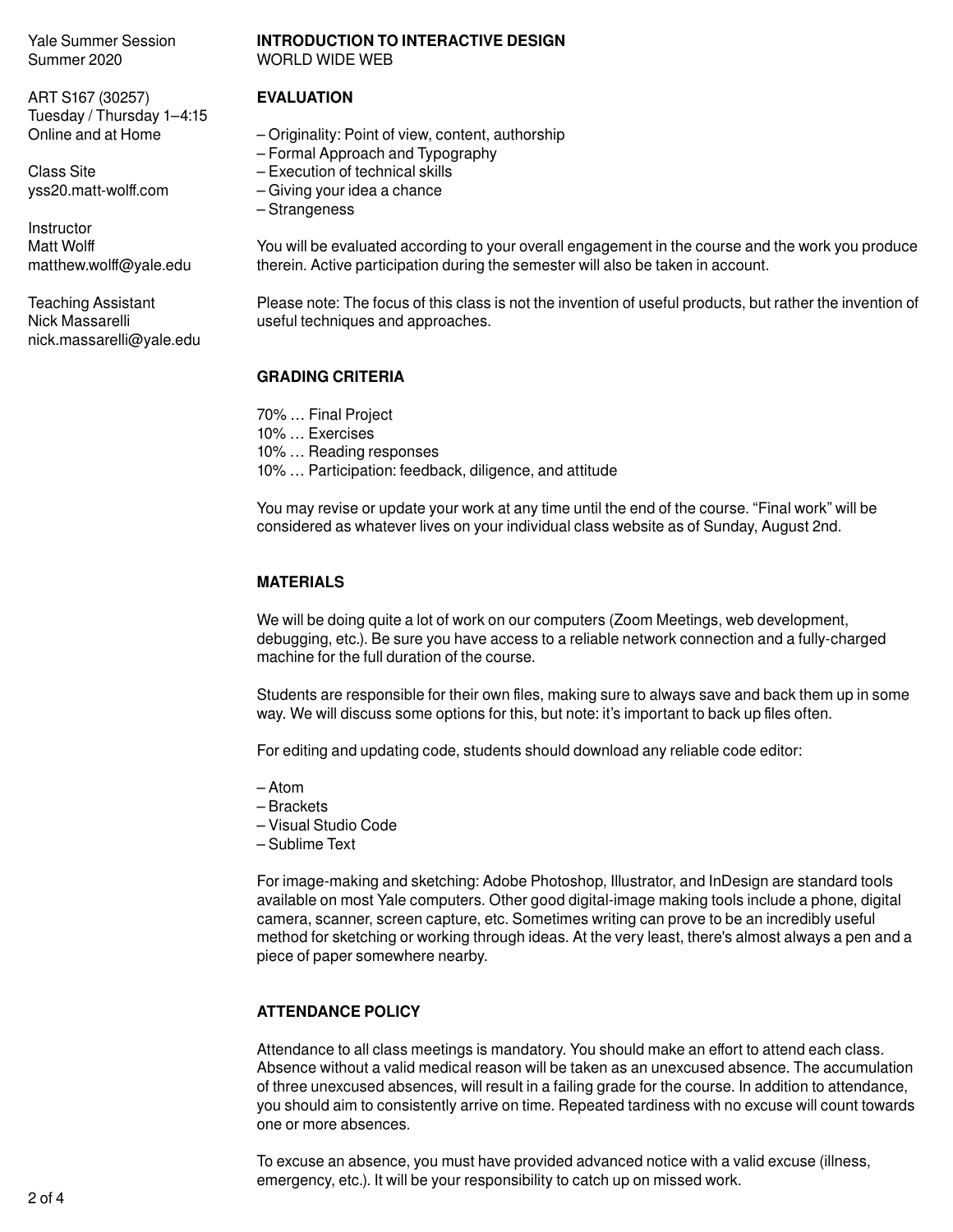ART S167 (30257) Tuesday / Thursday 1–4:15 Online and at Home<sup>1</sup>

Class Site yss20.matt-wolff.com

**Instructor** Matt Wolff matthew.wolff@yale.edu

Teaching Assistant Nick Massarelli nick.massarelli@yale.edu

#### **INTRODUCTION TO INTERACTIVE DESIGN**  WORLD WIDE WEB

## **ACADEMIC INTEGRITY**

In this class, you will become familiar with using pre-existing language, images, and software as raw material to create entirely new works. While making websites, you should seek out examples, open source projects, and other online resources to improve your work. We will discuss which technologies should be appropriated and how to properly credit their inclusion. I encourage you to seek out examples, open source projects, and online resources to improve your work.

From: *Academic Integrity at MIT: 'Writing Code'*

- "Writing code is similar to academic writing in that when you use or adapt code developed by someone else as part of your project, you must cite your source. However, instead of quoting or paraphrasing a source, you include an inline comment in the code. These comments not only ensure you are giving proper credit, but help with code understanding and debugging."
- "You should not simply re-use code as the solution to an assignment. Like academic writing, your code can incorporate the ideas of others but should reflect your original approach to the problem."

When you do inevitably find code from others to incorporate into your work, retype it instead of copying and pasting it in. This will help you better understand what that code does line by line and how it fits within your project. Maybe you can improve it. On that note, avoid pasting huge blocks of code. Remember to do things one step at a time so you can fully understand what each part is doing.

## **WEBSITES AND PRIVACY**

Early in the session, we will publish our own class websites. These websites will house or link to all coursework – not only the final project, but any related sketches, reading responses, labs, etc. Everything completed in class should appear on the website, as it will be used to determine your final grade at the end of the course. Projects that are not accessbile online the day are due will be considered late. For anything that is natively offline – sketches, wireframes – you should prepare visual documentation and/or writing instead.

Although this course does require you to post work online and signup for some online services, privacy matters. As a student, your privacy is legally protected under FERPA. With anything you publish, you do NOT have to associate it with your name, image, or any other identifying information. Please pick any username you like. Please use smart passwords. Please be safe.